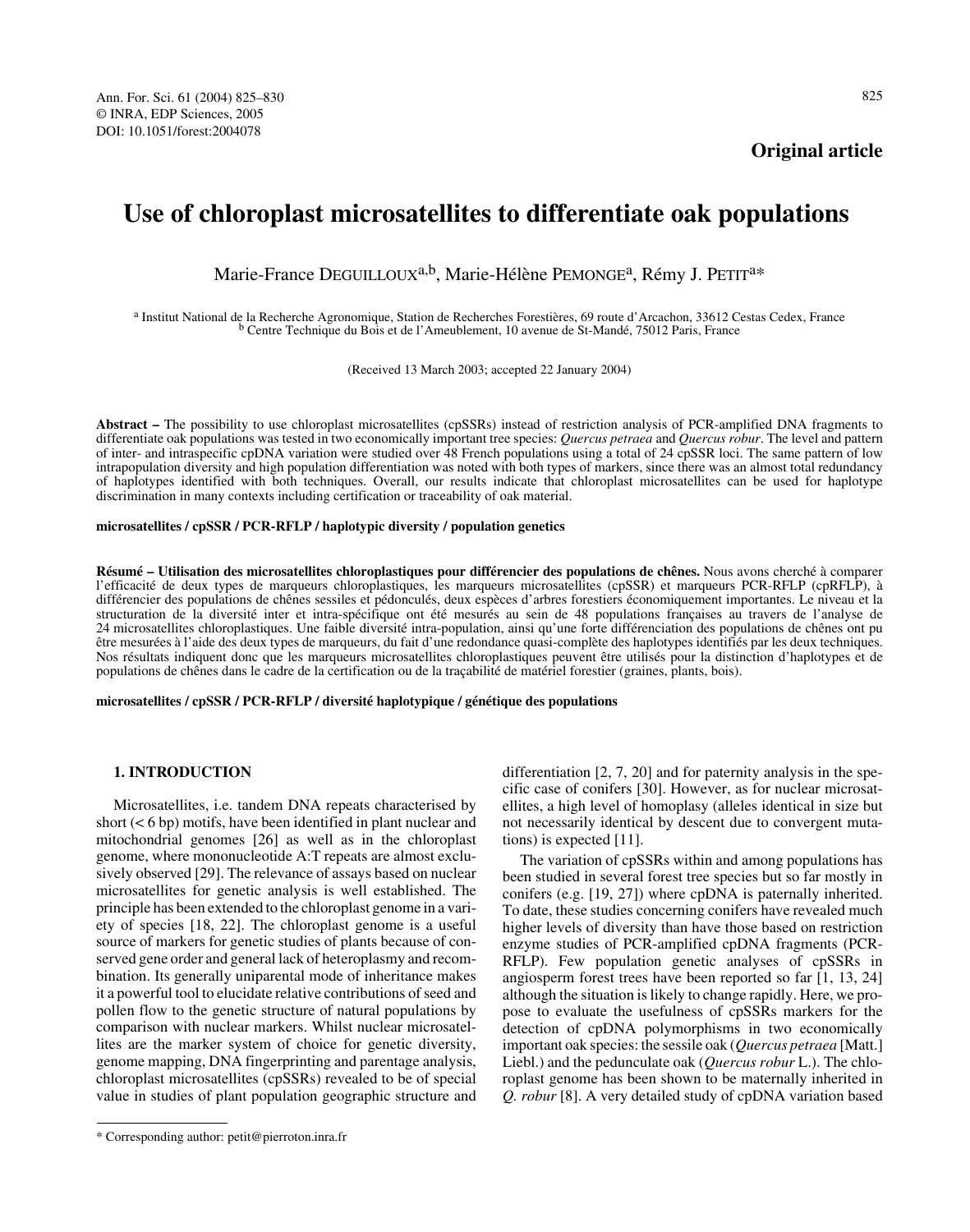on PCR-RFLP has been conducted in European sessile and pedunculate oaks and in related species, with as many as 2 613 forests (12 214 trees) typed by a consortium of 16 laboratories [15]. The molecular screening, based on restriction analysis of four PCR-amplified cpDNA fragments, permitted to determine 32 cpDNA variants (cpRFLP variants), grouped in six maternal lineages whose distributions, together with available palynological information, were used to infer colonisation routes out of the glacial period refugia [16].

The use of cpSSRs instead of PCR-RFLP could be of particular interest in the case of these oaks species, some of which being of major economical importance. Indeed, new variants permitting to discriminate more precisely provenance regions could be used for certification of seedlots but also for the control of the geographic origin of oak wood, since retrieval and amplification of DNA from dry oak wood has been recently demonstrated [4, 10]. Recently, the certification of timber from sustainably managed forests by international organisations (FSC-Forest Stewardship Council, PEFC-Pan European Forest Certification) led to develop chain of custody rules in the forest industry and trade to ensure an efficient and cost effective systems of tracing products back from the consumers to the woods. Rapid molecular analysis permitting to check the genetic conformity of woods with announced origins could become part of this tracing process. Since oak chloroplast DNA markers are strongly differentiated throughout the European continent as well as among forests, analysis of cpSSRs could come up to those expectations.

So far, sequences used to design primer pairs for amplification of cpSSRs have been deduced from database entries. In particular, the availability of a few complete chloroplast sequences from angiosperms and from one gymnosperm, along with that of numerous partial cpDNA sequences, was a prerequisite to design primers that amplify microsatellite regions. The high conservation of the chloroplast genome permitted the design of (a few) conserved primer pairs for the study of mononucleotide repeats variation in angiosperms [29]. Recently, we developed a set of cpSSRs primer pairs for oak species, from newly obtained *Quercus* cpDNA sequences [5]. Here we evaluate the usefulness of these two sets of cpSSRs loci to detect intraspecific variation in oaks. The level and pattern of inter- and intraspecific cpSSR variation is studied on 48 French populations of *Q. robur* and *Q. petraea* and is directly compared to that measured with PCR-RFLPs. We then compare the distribution of microsatellites sizes across 14 European oak haplotypes with the phylogeny deduced by PCR-RFLP studies [9]. We conclude by discussing the relative advantages of each type of marker.

# **2. MATERIALS AND METHODS**

## **2.1. Plant material**

A total of 48 French oak populations (comprising *Quercus robur* and/or *Quercus petraea*) were selected for cpSSR analysis. The populations were chosen among those included in a previous analysis of the phylogeographic structure of oaks throughout Europe that relied on PCR-RFLP [9]. Given the low intrapopulation cpDNA polymorphism found in oak populations, only two to three individuals were

analysed per population for the present study. Fourteen of the European haplotypes defined by Dumolin-Lapègue et al. [9] were also assayed.

# **2.2. DNA amplification**

A total of 17 loci (containing seven to 12 mononucleotide repeats), described in Deguilloux et al. [5] and selected from three oak chloroplast sequences (the intergenic regions *trn*D-*trn*T and *trn*C-*trn*D and the intron of *trn*K), as well as a set of seven additional angiosperm conserved primer pairs ("ccmp2 to 7" and "ccmp10") designed by Weising and Gardner [29] were analysed. All amplifications were performed according to Deguilloux et al. [5] and microsatellite analyses were carried out using the Li-Cor model 4000L automatic DNA sequencer.

#### **2.3. Genetic diversity**

Genetic differentiation was estimated as described in Pons and Petit [17] but modified for microsatellites. In order to take into account similarities between haplotypes, the measure  $R_{ST}$  was used, which is equal to  $N_{ST}$  except that the distance between two haplotypes is the sum (across all loci) of *squared* difference in the number of repeats (following Slatkin [25]). The program used to derive  $G_{ST}$  and  $\overline{R}_{ST}$  (called CPSSR) is available at http://www.pierroton.inra.fr/genetics/labo/ Software.  $R_{ST}$  was compared with  $G_{ST}$  using 500 permutations of haplotype identity (as in [3]).

#### **2.4. Phylogenetic analyses**

A neighbour-joining tree was constructed with cpSSRs data set, using PHYLIP Version 3.5c [12].

# **3. RESULTS**

## **3.1. Microsatellites targeting**

All cpSSR motifs analysed are located in non-coding sequences, except µkk2, which is located in the *mat*K gene (within the *trn*K intron). The targeted microsatellites include repetitions of seven to 12 mononucleotides. Only one of them is a  $(G:C)<sub>n</sub>$  motif, all others being  $(A:T)<sub>n</sub>$  motifs [5].

#### **3.2. Intraspecific variation in oaks**

Variation at 24 cpSSRs loci was tested on 116 individuals from 48 French oak populations and on 28 individuals representing 14 PCR-RFLP haplotypes (two individuals per haplotype). A total of 10 loci (42%) were polymorphic at the intraspecific level (Tab. I): µdt1, µdt3 and µdt4 located in the intergenic region *trn*D-*trn*T, µcd44 and µcd 45 located in the intergenic region *trn*C-*trn*D, µkk3 and µkk4 located in the intron of *trn*K, and ccmp2, ccmp6 and ccmp10 designed by Weising and Gardner [29]. Between two and five size variants could be found at those loci. Considering only the 17 new motifs defined by our strategy (i.e. a selection of all motifs of at least seven repetitions), there was a positive relationship between the variability of the loci (number of alleles per locus) and the maximum number of repetitions for that motif  $(r^2 = 0.67)$ .

No distinction was observed between *Q. robur* and *Q. petraea* who are sharing the same cpSSRs haplotypes. The four cpSSR haplotypes found in France had very similar distribution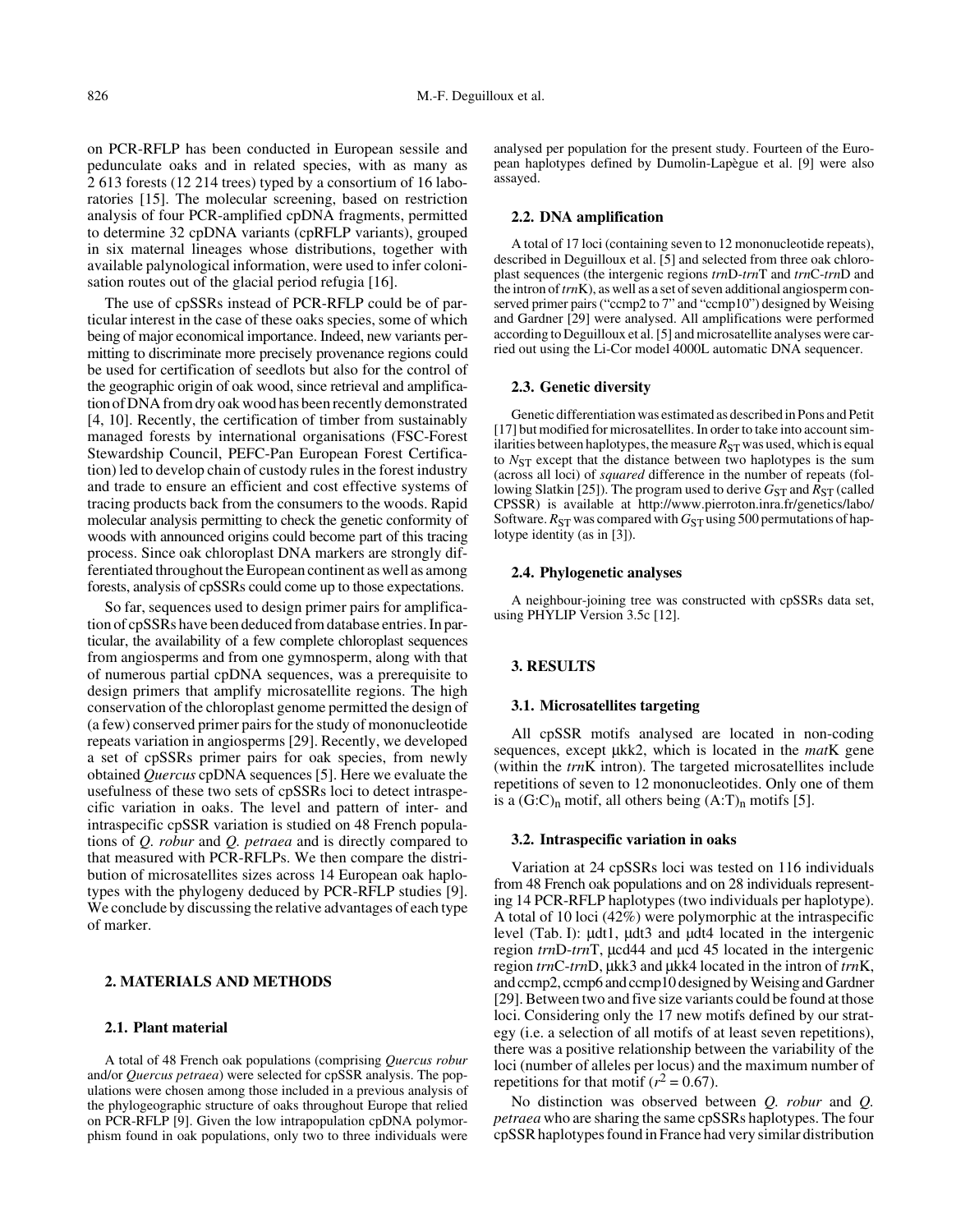|               | Lineage cpRFLP Haplotype cpSSR Haplotype<br>designation | designation   | $\mu dt1$<br>$(A)$ n | $\mu dt3$<br>$(A)$ n | udt4<br>$(A)$ n | ccmp2<br>*     | ccmp6<br>*     | ccmp10<br>∗    | ucd44<br>$(T)$ n | $\mu$ cd $45$<br>$(A)$ n | ukk3<br>$(T)$ n | µkk4<br>$(T)$ n |
|---------------|---------------------------------------------------------|---------------|----------------------|----------------------|-----------------|----------------|----------------|----------------|------------------|--------------------------|-----------------|-----------------|
| А             | A <sub>1</sub>                                          | A             | 9                    | 11                   | 10              | $\overline{2}$ | 2              | $\overline{c}$ | 11               | 9                        | 10              | 9               |
| A             | A2                                                      | B             | 10                   | 11                   | 10              | 2              | 2              | 2              | 11               | 9                        | 10              | 9               |
| A             | A <sub>3</sub>                                          | $\mathcal{C}$ | 10                   | 12                   | 10              | 2              | $\overline{2}$ | 2              | 11               | 9                        | 10              | 9               |
| A             | A4                                                      | B             | 10                   | 11                   | 10              | 2              | $\overline{2}$ | 2              | 11               | 9                        | 10              | 9               |
| B             | B1                                                      | D             | 11                   | 10                   | 9               |                | 2              |                | 12               | 8                        | 10              | 9               |
| B             | B <sub>2</sub>                                          | D             | 11                   | 10                   | 9               |                | 2              |                | 12               | 8                        | 10              | 9               |
| B             | B <sub>3</sub>                                          | Е             | 12                   | 10                   | 9               |                | $\overline{2}$ |                | 12               | 8                        | 10              | 9               |
| $\mathcal{C}$ | <b>B4</b>                                               | F             | 10                   | 9                    | 9               | 2              |                | $\overline{c}$ | 11               | 9                        | 10              | 9               |
| C             | C <sub>1</sub>                                          | G             | 10                   | 10                   | 11              | 2              | $\overline{c}$ | $\overline{c}$ | 12               | 9                        | 10              | 8               |
| D             | D1                                                      | K             | 10                   | 10                   | 9               | 2              | $\overline{2}$ | 2              | 11               | 9                        | 10              | 9               |
| E             | E1                                                      | H             | 10                   | 8                    | 9               | 2              | $\overline{2}$ | $\overline{c}$ | 12               | 9                        | 11              | 9               |
| Е             | E2                                                      |               | 11                   | 8                    | 8               | 2              | $\overline{c}$ | 2              | 12               | 9                        | 11              | 9               |
| E             | E <sub>3</sub>                                          |               | 11                   | 8                    | 8               | 2              | $\overline{c}$ | $\overline{c}$ | 11               | 9                        | 11              | 9               |
| Е             | E4                                                      |               | 11                   | 8                    | 8               | 2              | 2              | 2              | 12               | 9                        | 11              | 9               |

**Table I.** CpSSRs variation size across oaks cpRFLP haplotypes. Number gives the repeat number found in each cpSSR, except **\*** where number gives the size variation (sequences not known).

compared to those identified by PCR-RFLP (Fig. 1). In fact, an exact correspondence was found between cpSSR haplotype **g** and cpRFLP haplotype **C1,** cpSSR haplotype **b** and cpRFLP haplotype **A4**, cpSSR haplotype **d** and cpRFLP haplotypes **B1- B2** and cpSSR haplotype **e** and cpRFLP haplotype **B3** [9]. In particular, no haplotype detected by PCR-RFLP was polymorphic at any of these cpSSRs. As for PCR-RFLP haplotypes, most populations were fixed for one variant. Genetic differentiation  $(R_{ST})$  was 0.72, not significantly different from  $G_{ST}$ (0.75).

The analysis of cpSSR variation in the 30 individuals corresponding to 15 haplotypes defined by PCR-RFLP [9] allowed to differentiate 11 cpSSR haplotypes, with the PCR-RFLP haplotypes **A2** and **A4**, **B1** and **B2**, **E2** and **E4** sharing the same cpSSRs combination (Tab. I). Again, no microsatellite could differentiate individuals sharing the same cpRFLP type. The microsatellite variants distinguish lineages already defined by PCR-RFLP. The neighbour-joining tree based on the cpSSR data, although less resolutive than that obtained with PCR-RFLP markers, shows a clear separation of haplotypes corresponding to the previously defined lineages B and E from those belonging to other lineages (Fig. 2). The comparison of cpSSRs sizes across PCR-RFLP haplotypes indicates that phylogenetically distant haplotypes can share the same size cpSSR variant (defined as homoplasy). For example, the cpRFLP haplotypes **C1, D1**, **B1**, **B2** and **B3,** which belong to different cpRFLP lineages, share the same length variant at the SSR locus µdt3.

# **4. DISCUSSION**

Mononucleotide repeats turned out to be abundant in oak chloroplast sequences. Their presence was noted in all three oak sequences studied, with A:T repeats being almost exclusively observed, as found in the *Nicotiana tabacum* genome (100% of loci with more than 10 repeats are A:T mononucleotides repeats [29]). We found a density of one  $(A:T)_{10}$  every kilobase, i.e. more than the density found in tobacco (one  $(A:T)_{10}$  each 4 kb according to Provan et al. [21]). However, the sequences targeted by our study do not represent a random-sample of the cpDNA genome, as we preferentially targeted fragments that were shown to be particularly polymorphic in previous studies [9]. Moreover, those three sequences are known to exhibit cpSSRs in all completely sequenced cpDNA genome of angiosperms: *Oryza*, *Zea*, *Arabidopsis*, *Nicotiana*, *Oenothera*, *Spinacia* [22]. Furthermore, the three sequences studied were all located in the chloroplast Large Single Copy region that exhibits the highest frequency of microsatellites motifs [22]. Altogether, these results indicate that it should be possible to identify regions within the chloroplast genome harbouring microsatellite motifs at higher frequencies than expected from surveys of completely sequenced genomes.

We could demonstrate the association between the amount of cpSSR variation and the size of the poly(A:T) under study. In nuclear microsatellites, the variability of a locus has often been shown to be positively correlated with the number of uninterrupted repeats [23], but no relation had been identified so far using cpSSRs. In comparison to previous studies that analysed motifs of at least 10 repeats, we analysed all regions characterised by seven or more repeats. This allowed us to show that motifs shorter than 10 repeats can be polymorphic (80 and 83% of our cpSSR exhibiting at least 8 and 9 repeats turned out to be polymorphic). However, the study also confirms that the probability to find variation increases with the number of repeats.

An almost total redundancy of haplotypes defined using cpSSRs and PCR-RFLP was noted in our sample. Indeed, size variation was found among but not within haplotypes identified on the basis of restriction site data. The level of cpSSR diversity in France ( $h_T$  = 0.65) was slightly lower than that obtained with PCR-RFLP  $(h_T = 0.72, [15])$ . As in previous studies based on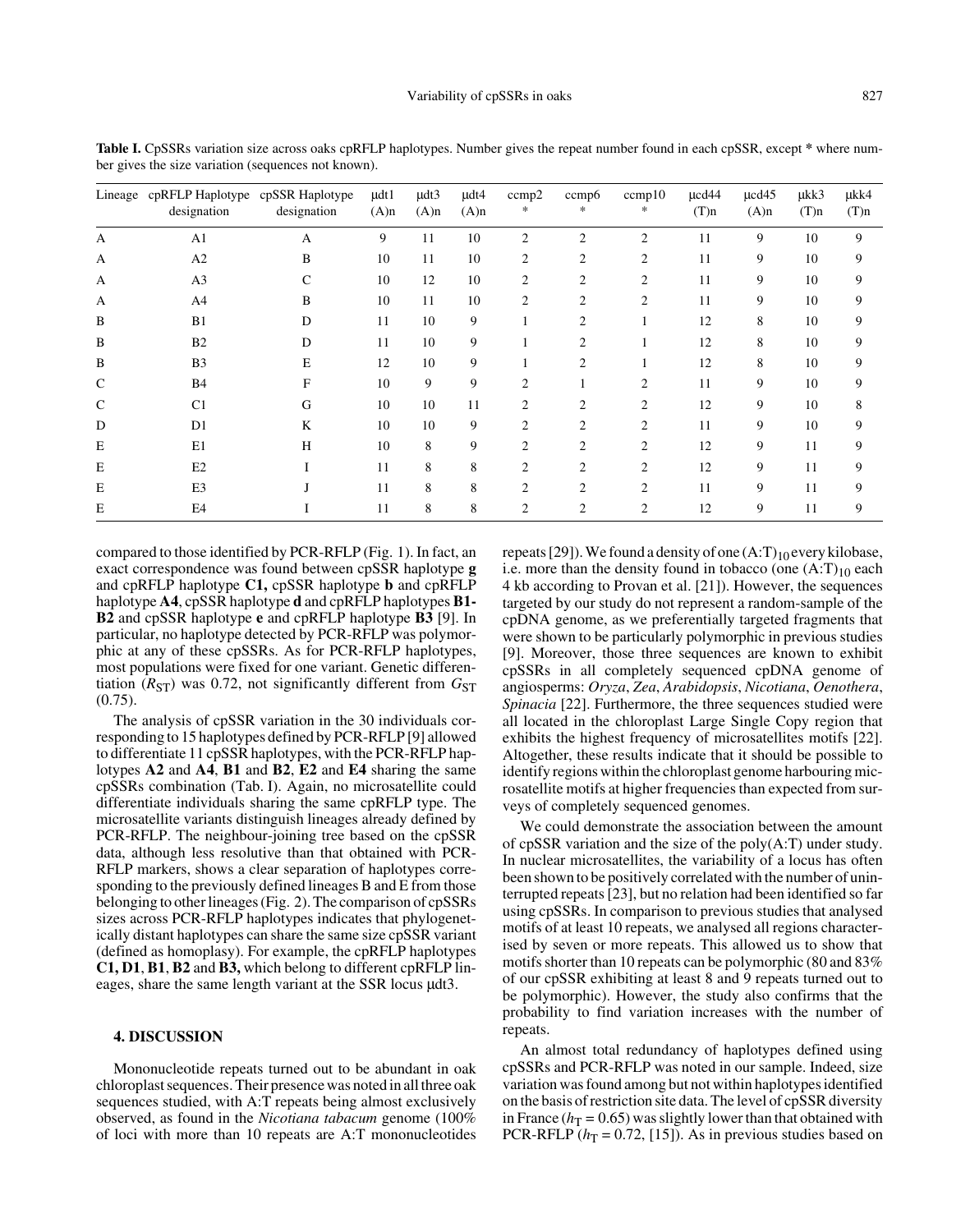

**Figure 1.** Map of cpRFLPs and cpSSRs haplotypes characterised in our French sample (cpRFLPs haplotypes according to Dumolin-Lapègue et al. [9], diameter of the circle proportional to individuals number).

PCR-RFLP, geographic structure was high and no distinction was obtained between *Q. robur* and *Q. petraea*, a consequence of introgression between these two species (e.g. [14]).

Higher levels of diversity may be detected by scoring many more cpSSRs, and especially longer, potentially more variable, motifs. Obtaining the complete *Quercus* cpDNA sequence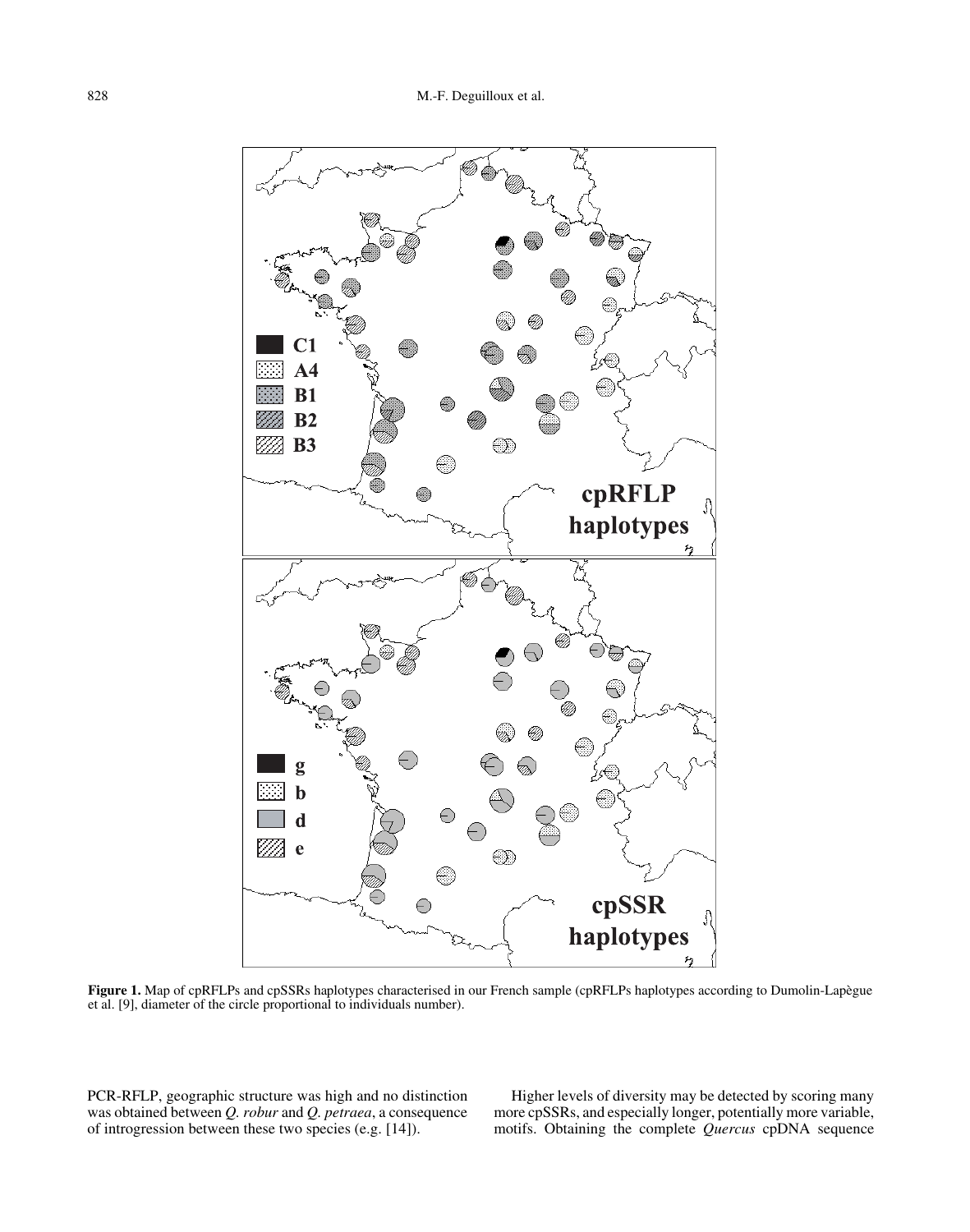

**Figure 2.** Neighbour-joining tree of the 11 oak cpSSR/cpRFLP haplotypes, constructed with cpSSRs data set in our European screening (each type of line drawing corresponds to a cpRFLPs lineage).

would therefore be especially valuable. Furthermore, the relationship of cpSSRs variability with the maximum number of repeats suggests that comparison of levels of diversity across species (e.g. conifers *versus* angiosperms) may be misleading, unless care is taken to use loci having similar sizes. This problem has been called the ascertainment bias in studies of nuclear SSRs, for orthologous loci [28].

The finding that recurrent and/or back mutations occur at these cpSSRs (generating homoplasy) was an expected result (see e.g. [7]), but which serves to illustrate their high mutation rate (lower than nuclear SSRs, but higher than elsewhere in the chloroplast genome [21]) and their potential to identify additional diversity. The simultaneous use of several chloroplast microsatellites along with the use of other types of mutations (such as those identified by PCR-RFLP) could help overcome these problems.

Finally, the numerous technical advantages of cpSSRs make them attractive genetic markers for traceability purposes. Indeed, their amplification is straightforward and several loci can be multiplexed, increasing the throughput of the cpDNA typing. In particular, the analysis of cpSSRs on DNA isolated from dry oak wood should be particularly promising. In this case, new primers should be designed to amplify short fragments, that include the microsatellites motifs, on degraded DNA isolated from oak wood, as shown previously [4]. However, this will depend on the nature of the regions immediately flanking the microsatellite, as they may in some cases be inappropriate for primer design. In the case of too modified and degraded DNA, single nucleotide polymorphisms may be preferred, as mononucleotide repeats may be prone to amplification errors by slippage. Despite these limitations, cpSSRs should prove valuable in the context of forest ecocertification and conservation and could be helpful to track illegally logged timber or mislabelled wood, as in the case of wood used by the French barrel industry [6].

**Acknowledgements:** This study has been carried out with financial support from the CTBA (Centre Technique du bois et de l'Ameublement), the Fédération Française de Tonnellerie, the Ministère de l'Agriculture et de la Pêche (DERF), the Ministère de la Recherche, the Commission of the European Communities (FEOGA in PDZR Aquitaine programme and FOSSILVA project (EVK2-1999-00015P) and INRA (Institut National de la Recherche Agronomique).

# **REFERENCES**

- [1] Besnard G., Khadari B., Baradat P., Berville A., *Olea europaea* (*Oleaceae*) phylogeography based on chloroplast DNA polymorphism, Theor. Appl. Genet. 104 (2002) 1353–1361.
- [2] Bryan G.J., McNicoll J., Ramsay G., Meyer R.C., Jong W.S., Polymorphic simple sequence repeat markers in the chloroplast genomes of Solanaceous plants, Theor. Appl. Genet. 99 (1999) 859– 867.
- [3] Burban C., Petit R.J., Carcreff E., Jactel H., Rangewide variation of the maritime pine bast scale *Matsucoccus feytaudi* Duc. (Homeroptera: Matsucoccidae) in relation to the genetic structure of its host, Mol. Ecol. 8 (1999) 1593–1602.
- [4] Deguilloux M.F., Pemonge M.H., Petit R.J., Novel perspectives in wood certification and forensics: dry wood as a source of DNA, Proc. R. Soc. London B: Biol. Sci. 269:1495 (2002) 1039–1046.
- [5] Deguilloux M.F., Dumolin-Lapègue S., Gielly L., Grivet D., Petit R.J., A set of primers for the amplification of chloroplast microsatellites in *Quercus*, Mol. Ecol. Notes 3 (2003) 24–27.
- [6] Deguilloux M.F., Pemonge M.H., Petit R.J., DNA-based control of oak wood origin in the context of the cooperage industry, Ann. For. Sci. 61 (2004) 97–104.
- [7] Doyle J.J., Morgante M., Tingey S.V., Powell W., Size homoplasy in chloroplast microsatellites of wild perennial relatives of soybean (*Glycine* subgenus *Glycine*), Mol. Biol. Evol. 15 (1998) 215–218.
- [8] Dumolin-Lapègue S., Demesure B., Petit R.J., Inheritance of chloroplast and mitochondrial genomes in pedunculate oaks investigated with an efficient PCR method, Theor. Appl. Genet. 91 (1995) 1253–1256.
- [9] Dumolin-Lapègue S., Demesure B., Fineshi S., Le Corre V., Petit R.J., Phylogeographic structure of white oaks throughout the European continent, Genetics 146 (1997) 1475–1487.
- [10] Dumolin-Lapègue S., Petit R.J., Gielly L., Taberlet P., Amplification of DNA from ancient and modern oak wood, Mol. Ecol. 8 (1999) 2137–2140.
- [11] Estoup A., Jarne P., Cornuet J.M., Homoplasy and mutation model at microsatellite loci and their consequences for population genetics analysis, Mol. Ecol. 11 (2002) 1591–1604.
- [12] Felsenstein J., PHYLIP (Phylogeny Inference Package) version 3.5c. Department of Genetics, University of Washington, Seattle, 1993.
- [13] Palmé A.E., Vendramin G.G., Chloroplast DNA variation, postglacial recolonization and hybridization in hazel, *Corylus avellana*, Mol. Ecol. 11 (2002) 1769–1780.
- [14] Petit R.J., Pineau E., Demesure B., Bacilieri R., Ducousso A., Kremer A., Chloroplast DNA footprints of postglacial recolonization by oaks, Proc. Natl. Acad. Sci. USA 94 (1997) 9996–10001.
- [15] Petit R.J., Csaikl U.M., Bordács S. et al., Chloroplast DNA variation in European white oaks phylogeography and patterns of diversity based on data from over 2600 populations, For. Ecol. Manage. 156 (2002) 5–26.
- [16] Petit R.J., Brewer S., Bordács S. et al., Identification of refugia and postglacial colonisation routes of European white oaks based on chloroplast DNA and fossil pollen evidence, For. Ecol. Manage. 156 (2002) 49–74.
- [17] Pons O., Petit R.J., Estimation, variance and optimal sampling of gene diversity. I. Haploid locus, Theor. Appl. Genet. 90 (1995) 462–470.
- [18] Powell W., Morgante M., Andre C., McNicol J.W., Machray G.C., Doyle J.J., Tingey S.V., Rafalski J.A., Hypervariable chloroplast